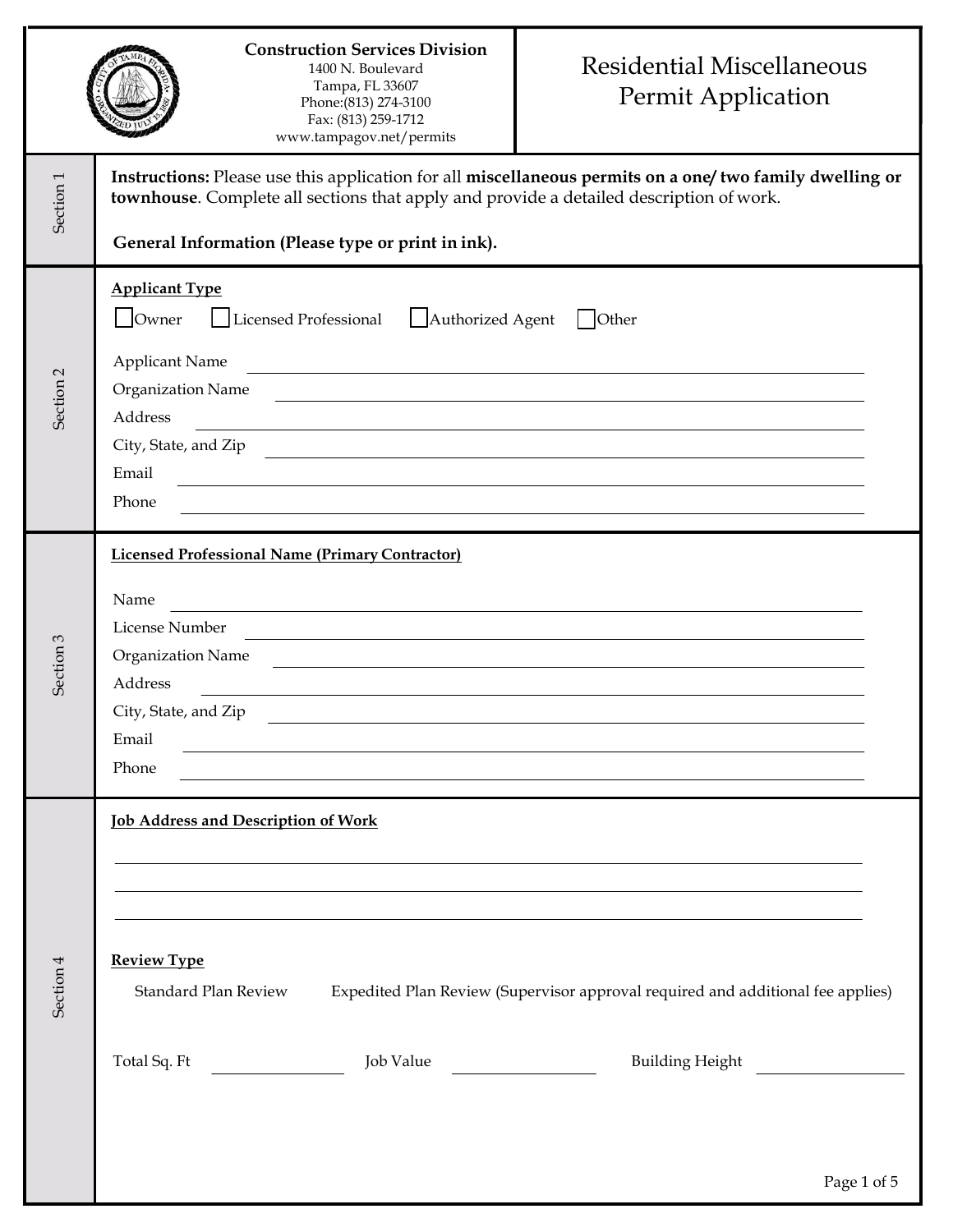# **Permit Category and Type**

#### **Building**

Manufactured Home Setup in Park or Private Property

Modular Building Installation

House/Building Relocation

Aluminum Screen Room/Pool Cage/Porch

Aluminum Sun Room/Carport

Accessory Structure (gazebo, elevated deck, pergola, shed) < 500 SF

Exterior Door/Window/Garage Door Replacement - Different Size

Canopy (free standing or attached)/ Exterior Stairs

#### **Electrical**

Awning/ Shutter With Electric

## **Pool/Spa**

Above Ground Pool/Spa In-Ground Pool/Spa

#### **Site**

Site Clearing < = 20,000 SF Site Clearing > 20,000 SF Seawall Boat Docks Driveway, Patio Slab, On-Grade Deck

## **Walls**

Privacy/Retaining Wall

## **General**

Miscellaneous Project (If permit category is not Building, Electrical, Pool/Spa, Site or Walls)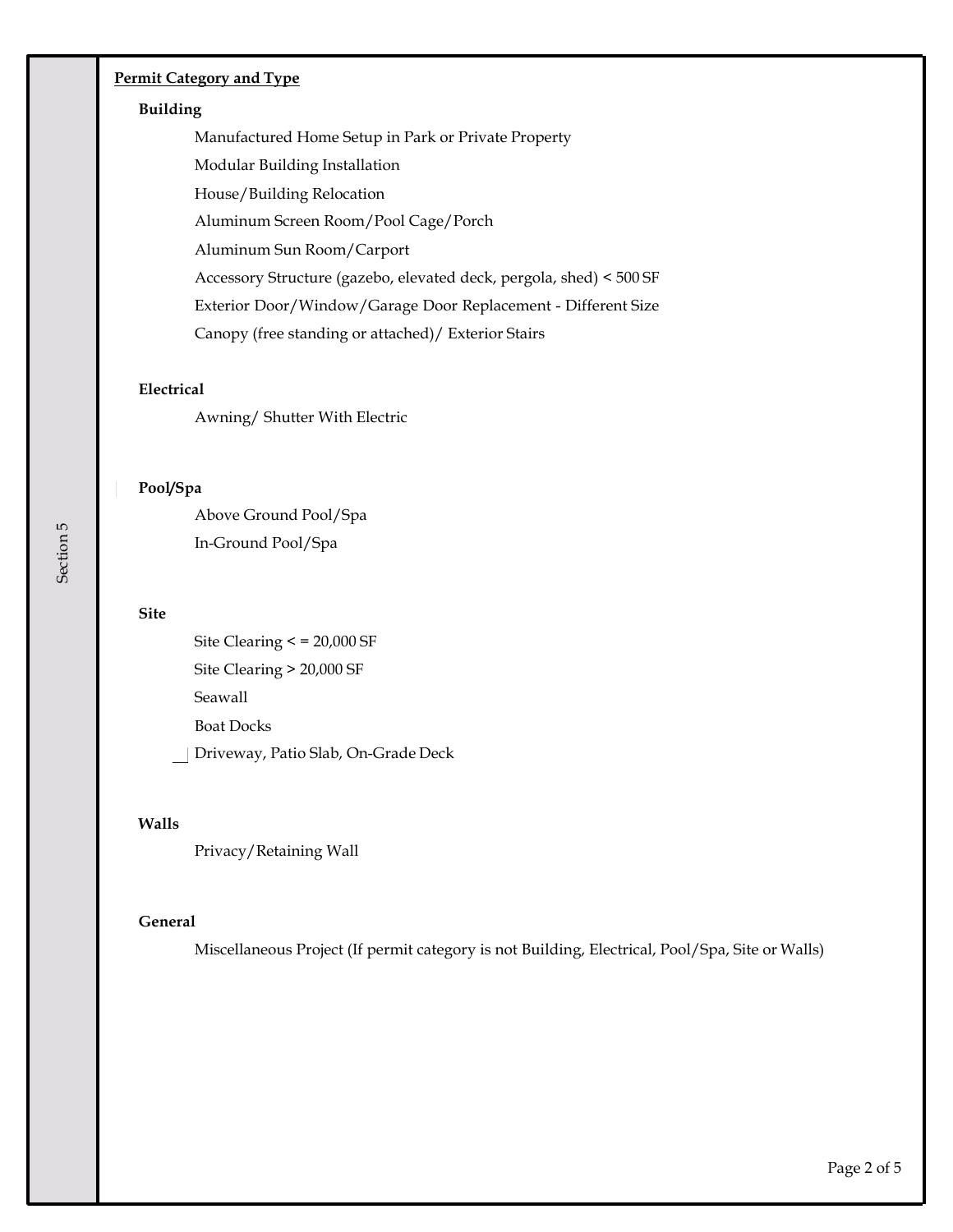| <b>General Contractor</b>                                                                                                                                                                                                      |                                                                                                                                                                                                                                      |
|--------------------------------------------------------------------------------------------------------------------------------------------------------------------------------------------------------------------------------|--------------------------------------------------------------------------------------------------------------------------------------------------------------------------------------------------------------------------------------|
| Name                                                                                                                                                                                                                           |                                                                                                                                                                                                                                      |
| License Number                                                                                                                                                                                                                 | Phone                                                                                                                                                                                                                                |
| Email                                                                                                                                                                                                                          |                                                                                                                                                                                                                                      |
| <b>Electrical Contractor</b>                                                                                                                                                                                                   |                                                                                                                                                                                                                                      |
| Name and the state of the state of the state of the state of the state of the state of the state of the state of the state of the state of the state of the state of the state of the state of the state of the state of the s |                                                                                                                                                                                                                                      |
| License Number                                                                                                                                                                                                                 | Phone                                                                                                                                                                                                                                |
|                                                                                                                                                                                                                                | Email and the contract of the contract of the contract of the contract of the contract of the contract of the contract of the contract of the contract of the contract of the contract of the contract of the contract of the        |
| <b>Mechanical Contractor</b>                                                                                                                                                                                                   |                                                                                                                                                                                                                                      |
| Name                                                                                                                                                                                                                           |                                                                                                                                                                                                                                      |
|                                                                                                                                                                                                                                | Phone                                                                                                                                                                                                                                |
| Email                                                                                                                                                                                                                          |                                                                                                                                                                                                                                      |
|                                                                                                                                                                                                                                |                                                                                                                                                                                                                                      |
| <b>Plumbing Contractor</b>                                                                                                                                                                                                     |                                                                                                                                                                                                                                      |
| Name                                                                                                                                                                                                                           |                                                                                                                                                                                                                                      |
| License Number                                                                                                                                                                                                                 |                                                                                                                                                                                                                                      |
|                                                                                                                                                                                                                                | Email <u>International Communications of the set of the set of the set of the set of the set of the set of the set of the set of the set of the set of the set of the set of the set of the set of the set of the set of the set</u> |
| <b>Specialty Contractor</b>                                                                                                                                                                                                    |                                                                                                                                                                                                                                      |
| Name                                                                                                                                                                                                                           |                                                                                                                                                                                                                                      |
| License Number                                                                                                                                                                                                                 | Phone                                                                                                                                                                                                                                |
| Email                                                                                                                                                                                                                          |                                                                                                                                                                                                                                      |
|                                                                                                                                                                                                                                |                                                                                                                                                                                                                                      |
|                                                                                                                                                                                                                                |                                                                                                                                                                                                                                      |
|                                                                                                                                                                                                                                |                                                                                                                                                                                                                                      |
|                                                                                                                                                                                                                                |                                                                                                                                                                                                                                      |
|                                                                                                                                                                                                                                |                                                                                                                                                                                                                                      |
|                                                                                                                                                                                                                                |                                                                                                                                                                                                                                      |
|                                                                                                                                                                                                                                |                                                                                                                                                                                                                                      |
|                                                                                                                                                                                                                                |                                                                                                                                                                                                                                      |
|                                                                                                                                                                                                                                |                                                                                                                                                                                                                                      |
|                                                                                                                                                                                                                                |                                                                                                                                                                                                                                      |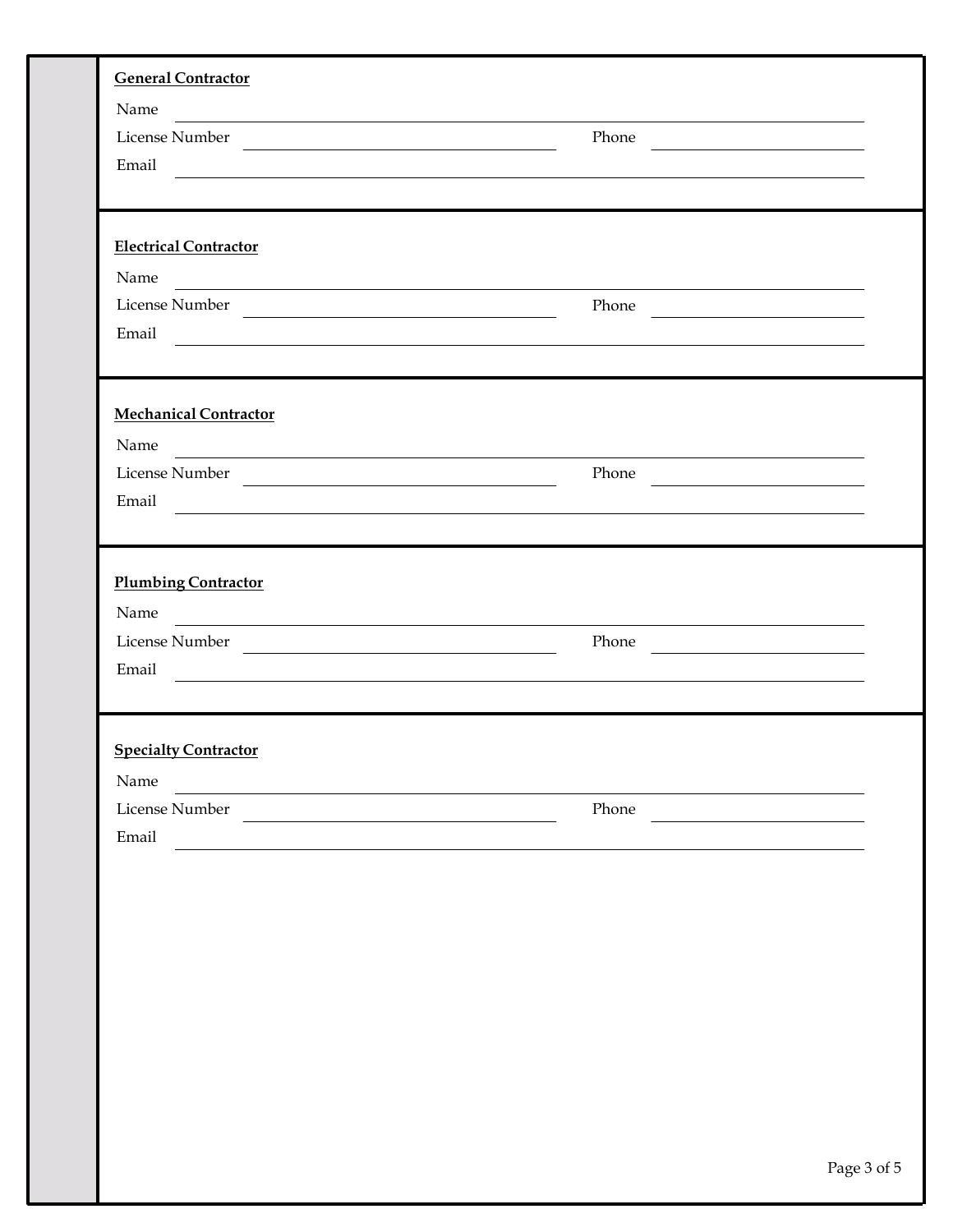

**Construction Services Division** 1400 N. Boulevard Tampa, FL 33607 Phone:(813) 274-3100 Fax: (813) 259-1712 www.tampagov.net/permits

# **Residential Sufficiency Guidelines**

Please use the checklist to verify that your application and plans/documents are complete and sufficient forpermit submittal. A complete and thorough application submittal will ensure a timely review and response. If you have any questions, please contact our office for pre-applicationassistance.

|        | Sec. A GENERAL INTAKE REQUIREMENTS                                                                                                   | <b>YES</b> | <b>NO</b> | N/A |
|--------|--------------------------------------------------------------------------------------------------------------------------------------|------------|-----------|-----|
| 1.     | Fully completed permit application                                                                                                   |            |           |     |
| 2.     | Complete water and wastewater application with one site plan for all new construction.                                               |            |           |     |
| 3.     | Homeowner affidavit if applicable under Florida Statutes.                                                                            |            |           |     |
| Sec. B | <b>SPECIAL DESIGN REVIEW REQUIREMENTS</b>                                                                                            |            |           |     |
| 1.     | Is the property in a Special Flood Hazard Area?                                                                                      |            |           |     |
| a.     | New Construction                                                                                                                     |            |           |     |
| b.     | Existing Construction - Cost breakdown for substantial improvement                                                                   |            |           |     |
| 2.     | Is the property in a Design Review District?                                                                                         |            |           |     |
| a.     | ARC (Plans must be stamped or appropriate documentation provided)                                                                    |            |           |     |
| b.     | BLC (Plans must be stamped or appropriate documentation provided)                                                                    |            |           |     |
| c.     | Overlay District (May require stamped approval)                                                                                      |            |           |     |
| 3.     | Provide letter of approval for variance from VRB or Zoning Administrator                                                             |            |           |     |
| 4.     | Is property located in a wind borne debris area?                                                                                     |            |           |     |
| Sec. C | <b>GENERAL PLAN REQUIREMENTS</b>                                                                                                     |            |           |     |
| 1.     | All plans must be a min of 18 x 24" in size. (Signs, aluminum enclosures, DCA approved structures and sheds may be on 11 x 17" size) |            |           |     |
| 2.     | Two (2) sets of signed and sealed building plans.                                                                                    |            |           |     |
| 3.     | Two (2) sets of signed and sealed site plans.                                                                                        |            |           |     |
| 4.     | Two (2) sets of energy forms and supporting documents (e.g. soil report, engineering calculations, etc.)                             |            |           |     |
| Sec. D | <b>SITE PLAN</b>                                                                                                                     |            |           |     |
| 1.     | Locations of proposed additions/buildings/site utilities and legal description.                                                      |            |           |     |
| 2.     | Signed and sealed topographical and tree survey on a 25 foot grid - NAVD 88 datum                                                    |            |           |     |
| a.     | All New Construction (main building) of any size                                                                                     |            |           |     |
| b.     | Additions and accessory structures over 1,000 sq.ft. (footprint)                                                                     |            |           |     |
| 3.     | Tree barricade locations and details, along with tree credit table.                                                                  |            |           |     |
| 4.     | Proposed driveway and sidewalk location and dimension.                                                                               |            |           |     |
| 5.     | Lot square footage and proposed impervious coverage.                                                                                 |            |           |     |
| 6.     | Proposed drainage plan, cross sections, finished floor elevation, roadway centerline elevation                                       |            |           |     |
| Sec. E | <b>BUILDING PLANS</b>                                                                                                                |            |           |     |
| 1.     | Floor plans (min. scale $1/8$ " = 1' - 0'), Total square footage                                                                     |            |           |     |
| 2.     | Egress: emergency escape window size/location and stair details                                                                      |            |           |     |
| 3.     | Fire: smoke detector locations and fire resistant construction details (if required)                                                 |            |           |     |
| 4.     | Termite protection notes, Product approval table                                                                                     |            |           |     |
| 5.     | All exterior building elevations                                                                                                     |            |           |     |
| 6.     | Structural design criteria (applicable building code, wind speed, basic wind pressure, roof & floor live/deadloads                   |            |           |     |
| 7.     | Foundation Plan                                                                                                                      |            |           |     |
| 8.     | Floor and roof framing plans                                                                                                         |            |           |     |
| 9.     | Exterior and interior wall sections including demising walls                                                                         |            |           |     |
| 10.    | Structural details                                                                                                                   |            |           |     |
|        |                                                                                                                                      |            |           |     |